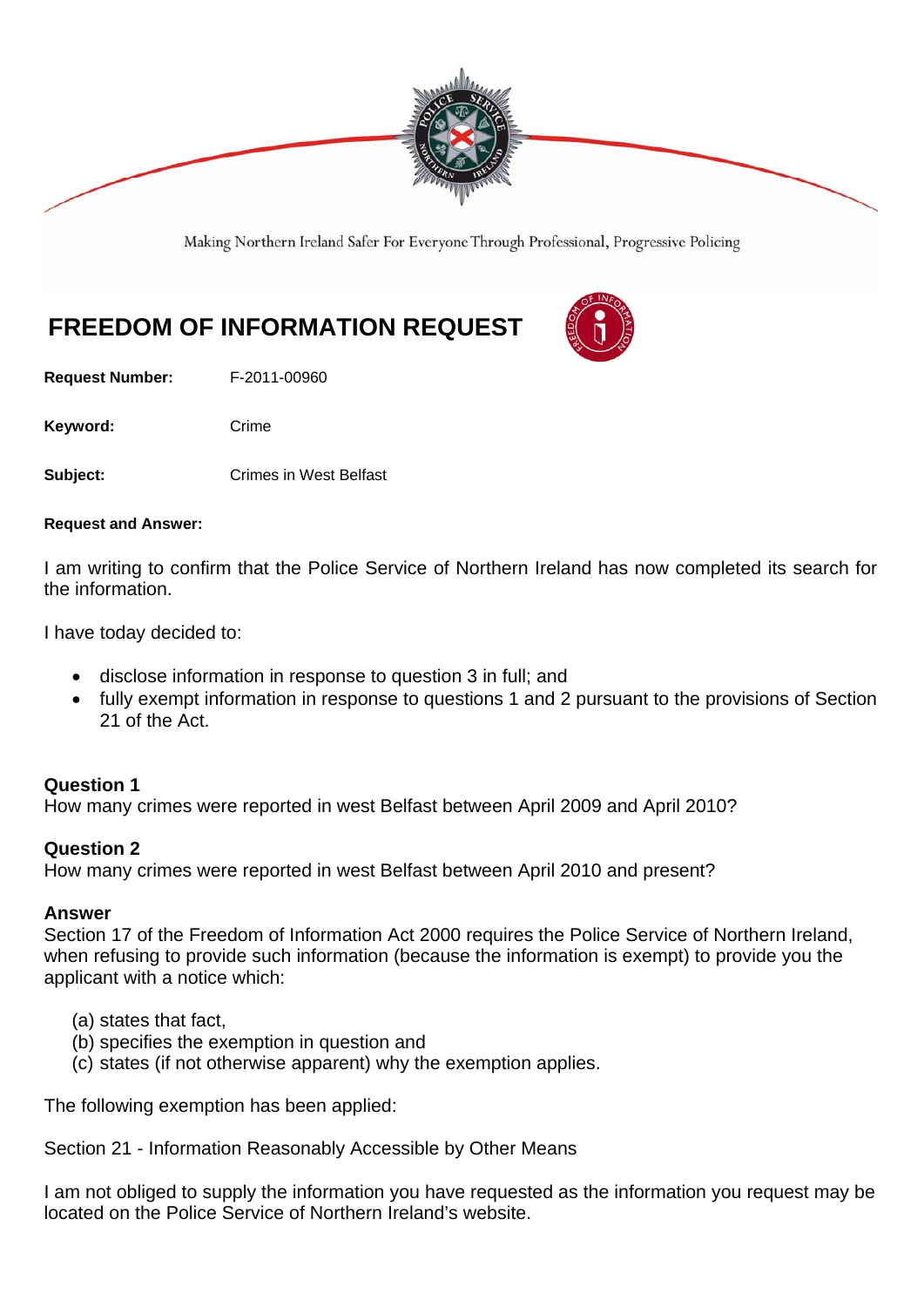The answer to question 1 can be found by clicking on the following link which details Recorded Crime and Clearances in Financial year 2009/2010. Crimes recorded in West Belfast are detailed in Table 1.4 of this document. http://www.psni.police.uk/1, 08 09 recorded crime.pdf

The answer to question 2 can be found by clicking on the following link to the 2010/2011 Crime Statistics Monthly Update by Area and District. http://www.psni.police.uk/index/updates/updates\_statistics/update\_crime\_statistics.htm

### **Question 3**

How many crimes were reported each month between April 2010 and present?

## **Answer**

Please see the attached table provided by the Central Statistics Unit which details recorded offences reported in West Belfast policing area by month from April 2010 until February 2011. Figures after this date have not yet been collated.

If you have any queries regarding your request or the decision please do not hesitate to contact me on 028 9070 0164. When contacting the Freedom of Information Team, please quote the reference number listed at the beginning of this letter.

If you are dissatisfied in any way with the handling of your request, you have the right to request a review. You should do this as soon as possible, or in any case within two months of the date of issue of this letter. In the event that you require a review to be undertaken, you can do so by writing to the Head of Freedom of Information, PSNI Headquarters, 65 Knock Road, Belfast, BT5 6LE or by emailing foi@psni.pnn.police.uk.

If following an internal review, carried out by an independent decision maker, you were to remain dissatisfied in any way with the handling of the request you may make a complaint, under Section 50 of the Freedom of Information Act, to the Information Commissioner's Office and ask that they investigate whether the PSNI has complied with the terms of the Freedom of Information Act. You can write to the Information Commissioner at Information Commissioner's Office, Wycliffe House, Water Lane, Wilmslow, Cheshire, SK9 5AF. In most circumstances the Information Commissioner will not investigate a complaint unless an internal review procedure has been carried out, however the Commissioner has the option to investigate the matter at his discretion.

Please be advised that PSNI replies under Freedom of Information may be released into the public domain via our website @ www.psni.police.uk

Personal details in respect of your request have, where applicable, been removed to protect confidentiality.